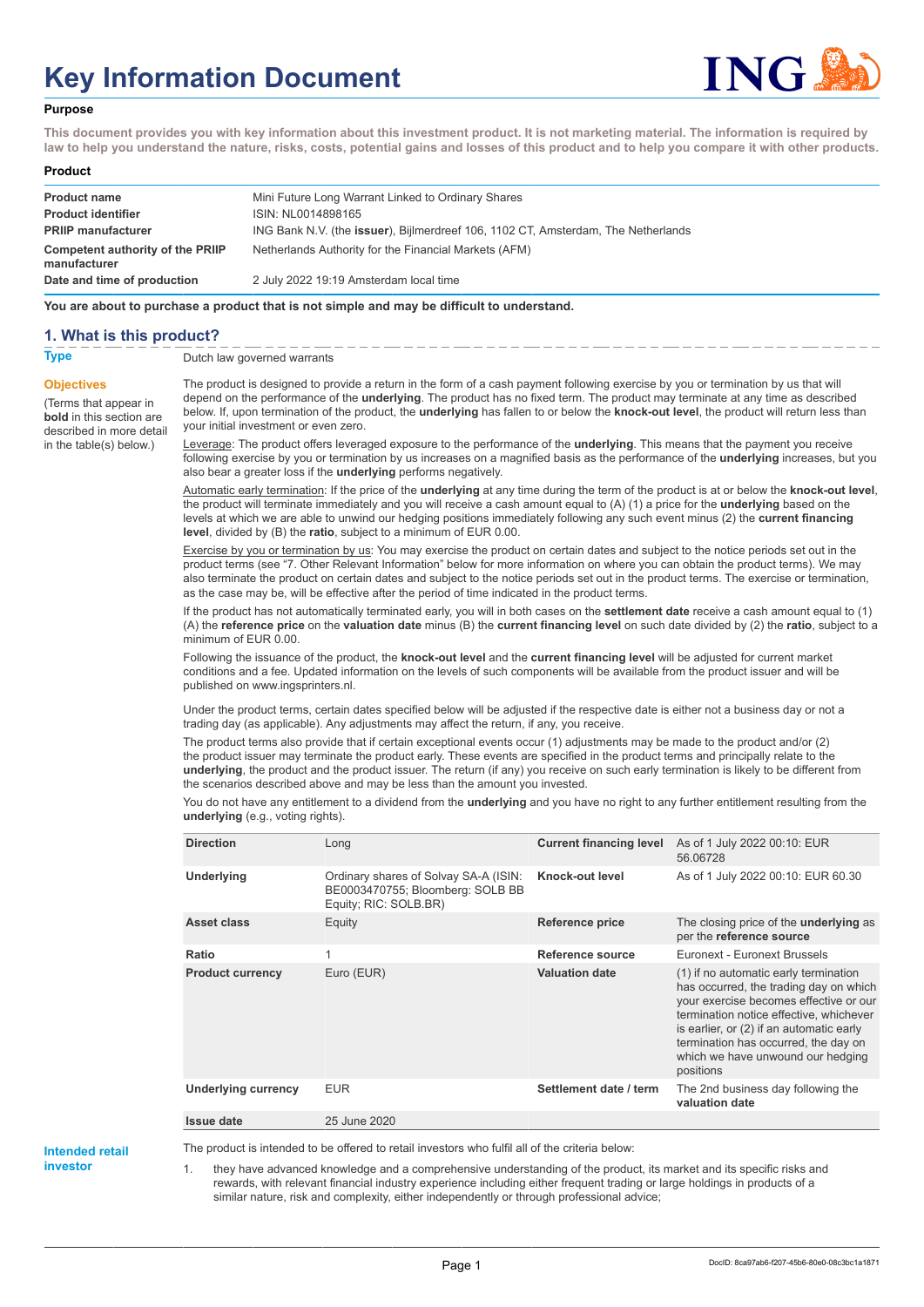- 2. they seek hedging and/or leveraged performance, expect the movement in the underlying to perform in a way that generates a favourable return, have an investment horizon of the recommended holding period specified below and understand that the product may terminate early;
- 3. they accept the risk that the issuer could fail to pay or perform its obligations under the product and they are able to bear a total loss of their investment; and
- 4. they are willing to accept a level of risk to achieve potential returns that is consistent with the summary risk indicator shown below.

The product is not intended to be offered to retail clients who do not fulfil these criteria.

# **2. What are the risks and what could I get in return?**

**Risk indicator**

**Performance scenarios**





**The risk indicator assumes you keep the product for 1 day. The actual risk can vary significantly if you cash in at an early or a later stage and you may get back less.**

The summary risk indicator is a guide to the level of risk of this product compared to other products. It shows how likely it is that the product will lose money because of movements in the markets or because we are not able to pay you.

We have classified this product as 7 out of 7, which is the highest risk class. This rates the potential losses from future performance at a very high level, and poor market conditions are very unlikely to impact our capacity to pay you.

**Be aware of currency risk:** If the currency of your account is different to the currency of this product, you will be exposed to the risk of suffering a loss as a result of the conversion of the currency of the product into the account currency. This risk is not considered in the indicator shown above.

**Be aware of currency risk:** If (i) the Underlying is traded in a different currency than EUR the unwind amount will be converted to EUR at the prevailing exchange rate which may result in a loss; or (ii) the currency of your account is different from the Currency of the product, you may be exposed to the risk of suffering a loss as a result of the conversion of the Currency of the product into the account currency. Risk (ii) above is not considered in the indicator shown above.

This product does not include any protection from future market performance so you could lose some or all of your investment.

If we are not able to pay you what is owed, you could lose your entire investment.

For detailed information about all risks relating to the product please refer to the risk sections of the prospectus and any supplements thereto as specified in the section "7. Other relevant information" below.

### **Market developments in the future cannot be accurately predicted. The scenarios shown are only an indication of some of the possible outcomes based on recent returns. Actual returns could be lower.**

*Investment: EUR 10,000*

| <b>Scenarios</b>           |                                                                           | 1 day                        |
|----------------------------|---------------------------------------------------------------------------|------------------------------|
|                            |                                                                           | (Recommended holding period) |
| <b>Stress scenario</b>     | What you might get back after costs<br>Percentage return (not annualised) | EUR 3,167.39<br>$-68.33\%$   |
| Unfavourable scenario      | What you might get back after costs<br>Percentage return (not annualised) | EUR 10.069.54<br>0.70%       |
| <b>Moderate scenario</b>   | What you might get back after costs<br>Percentage return (not annualised) | EUR 10.825.86<br>8.26%       |
| <b>Favourable scenario</b> | What you might get back after costs<br>Percentage return (not annualised) | EUR 11,595.83<br>15.96%      |

The average returns shown in the above table are not annualised, which means they may not be comparable to the average returns shown in other key information documents.

This table shows the money you could get back over the next day under different scenarios, assuming that you invest EUR 10,000. The scenarios shown illustrate how your investment could perform. The recommended holding period for this product is less than one year. The figures are therefore not calculated on a per year basis, but for the recommended holding period. Figures in this section and "4. What are the costs?" are therefore not comparable with figures given for products with a recommended holding period of at least one year. The scenarios presented are an estimate of future performance based on evidence from the past on how the value of this investment varies, and are not an exact indicator. What you get will vary depending on how the market performs and how long you keep the product. The stress scenario shows what you might get back in extreme market circumstances, and it does not take into account the situation where we are not able to pay you.

This product cannot be easily cashed in. This means it is difficult to estimate how much you would get back if you cash in before the recommended holding period. You will either be unable to cash in early or you will have to pay high costs or make a large loss if you do so.

The figures shown include all the costs of the product itself, but may not include all the costs that you pay to your advisor or distributor. The figures do not take into account your personal tax situation, which may also affect how much you get back.

Buying this product holds that you think the price of the underlying will increase.

Your maximum loss would be that you will lose your investment.

## **3. What happens if ING Bank N.V. is unable to pay out?**